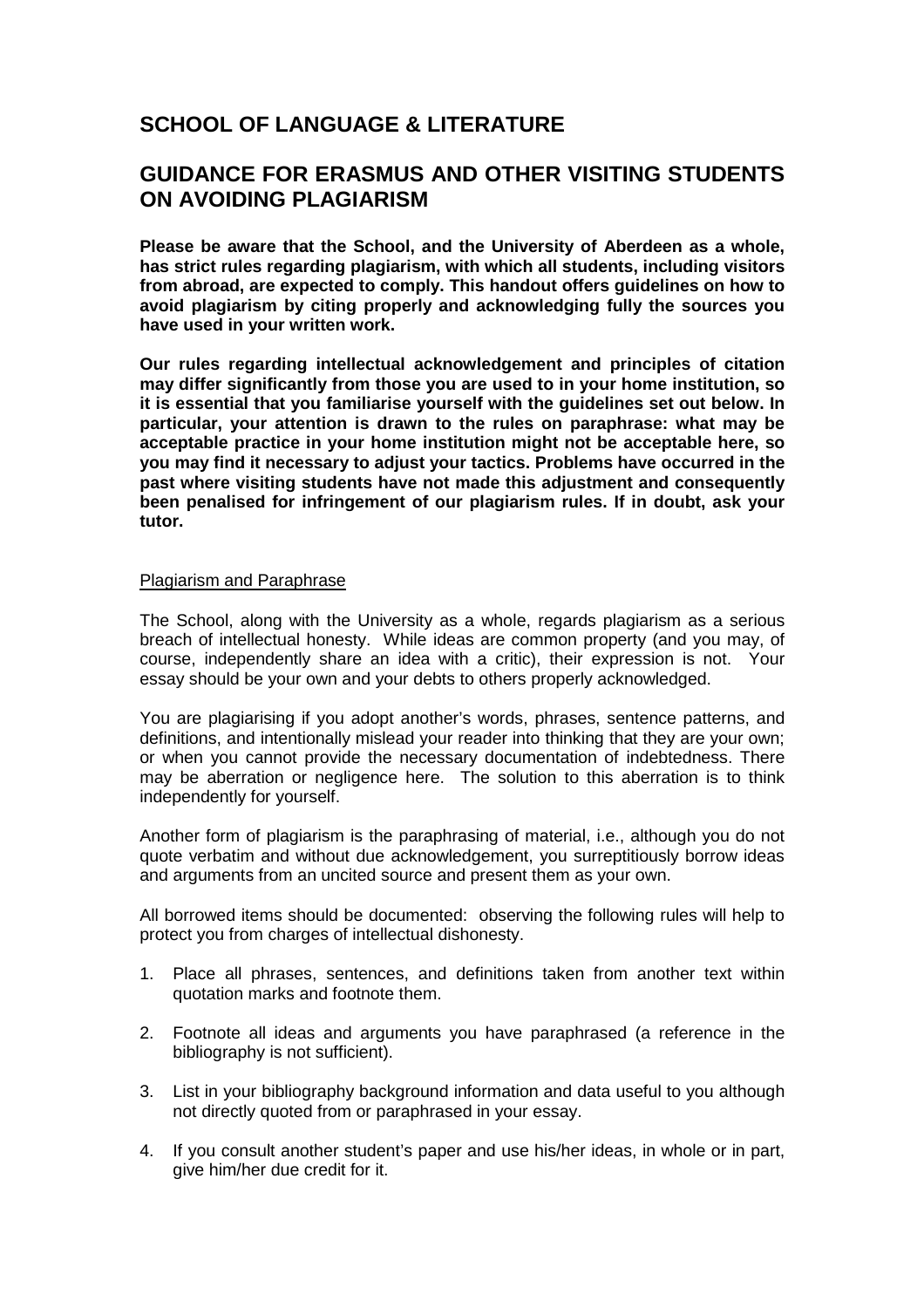Here are some examples of plagiarism, in the form of unacknowledged paraphrases, followed by some examples of adequate documentation:

#### Original Material

Estragon, who was once a poet, is predominantly the withdrawn inner self. On the stage he several times attempts to go to sleep and dream; when woken up by Vladimir he loses his temper and with a gesture towards the universe exclaims 'This one is enough for you?' He has given up the struggle ('Nothing to be done'), and twice he suggests that they both hang themselves; in fact we learn that years ago he tried to drown himself in the Rhone but Vladimir rescued him. The suicidal impulses of the inner self are often countered by the pseudo-self which is more closely identified with the body than is the other… In his role as the inner self we find that Estragon is the cold member of the pair, who refuses the embrace of his more warm-hearted companion and is generally more surly and even occasionally cruel.

> G.C Barnard, Samuel Beckett: A New Approach (New York: Dodd, Mead & Co., 1971), pp 90-91

#### Version A (Unacceptable)

Estragon and Vladimir are complementary and mutually dependent personalities. Estragon, once a poet, is predominantly the withdrawn inner self whose suicidal impulses are often countered by the pseudo-self which is more closely identified with the body. He contemplates suicide in Waiting for Godot, but does not bring it off. Years ago, he tried to drown himself in the Rhone but Vladimir rescued him. Vladimir may be seen to be the pseudo-self: he attends to external reality, looks after Estragon's material needs and tries to cheer him up.

A blatant example of plagiarism. The above borrows literally from the original material, to the extent of using its phrases and sentence patterns, without any acknowledgement whatsoever.

#### Version B (Unacceptable)

In contrast to Vladimir, Estragon is predominantly the withdrawn inner self. Of the pair, he is the less likeable, the more self-centred and the less thoughtful. He has no sense of time and cares little for orthodox, external reality. In the course of the play, Estragon several times attempts to go to sleep and dream, but loses his temper when woken up by Vladimir.<sup>3</sup>

<sup>3</sup>G.C. Barnard, Samuel **Beckett: A New Approach (New York:** Dodd, Mead & co., 1971), pp 90-91.